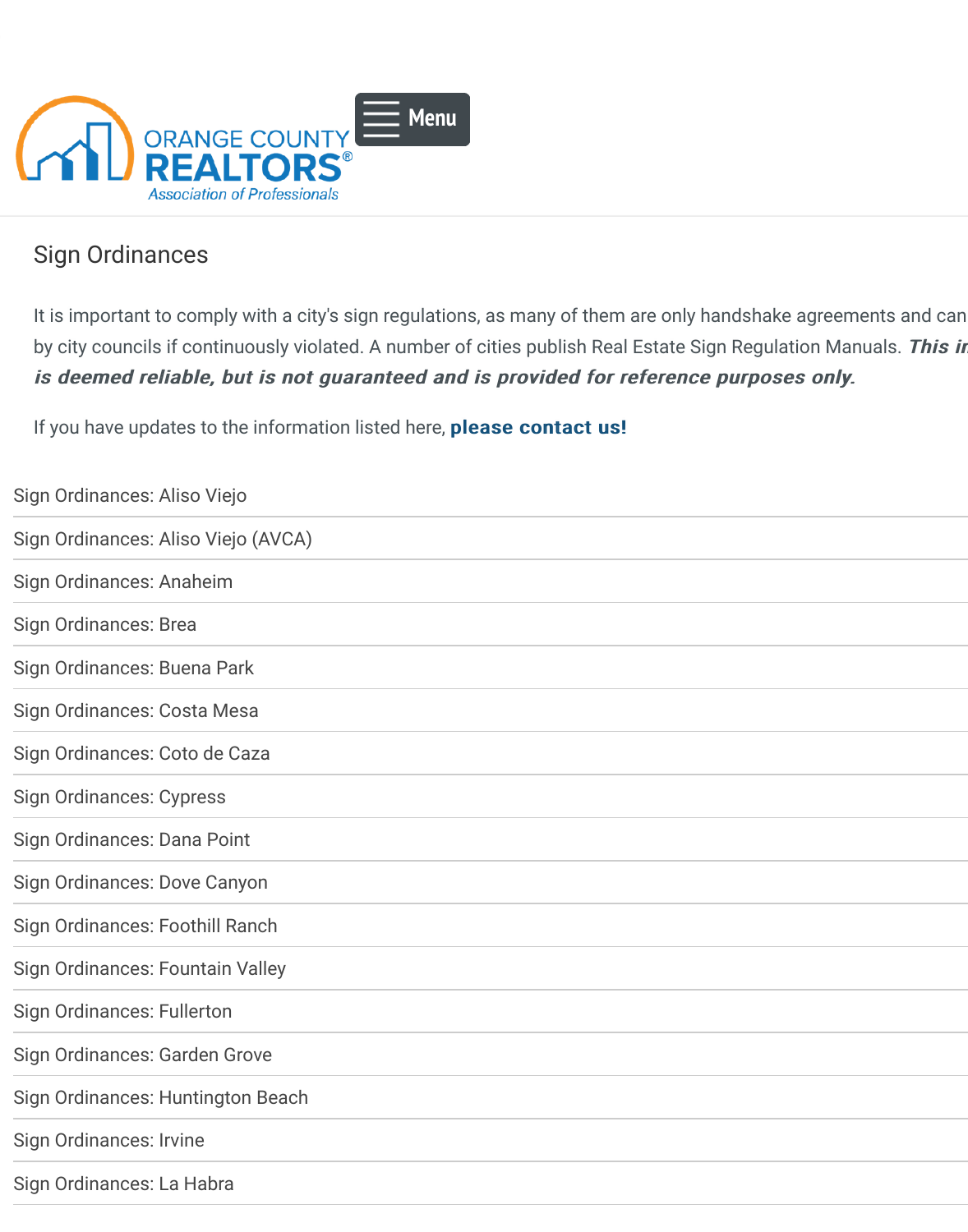| Sign Ordinances: Laguna Niguel          |
|-----------------------------------------|
| Sign Ordinances: Laguna Woods           |
| Sign Ordinances: Lake Forest            |
| Sign Ordinances: Lakewood               |
| Sign Ordinances: Long Beach             |
| <b>Sign Ordinances: Los Alamitos</b>    |
| Sign Ordinances: Mission Viejo          |
| Sign Ordinances: Newport Beach          |
| <b>Sign Ordinances: Orange</b>          |
| Sign Ordinances: Placentia              |
| Sign Ordinances: Rancho Mission Viejo   |
| Sign Ordinances: Rancho Santa Margarita |
|                                         |
| Sign Ordinances: RSM-SAMLARC            |
| Sign Ordinances: San Clemente           |
| Sign Ordinances: San Juan Capistrano    |
| Sign Ordinances: Santa Ana              |
| <b>Sign Ordinances: Seal Beach</b>      |
| <b>Sign Ordinances: Stanton</b>         |
| <b>Sign Ordinances: Tustin</b>          |
| Sign Ordinances: Villa Park             |
| Sign Ordinances: Westminster            |